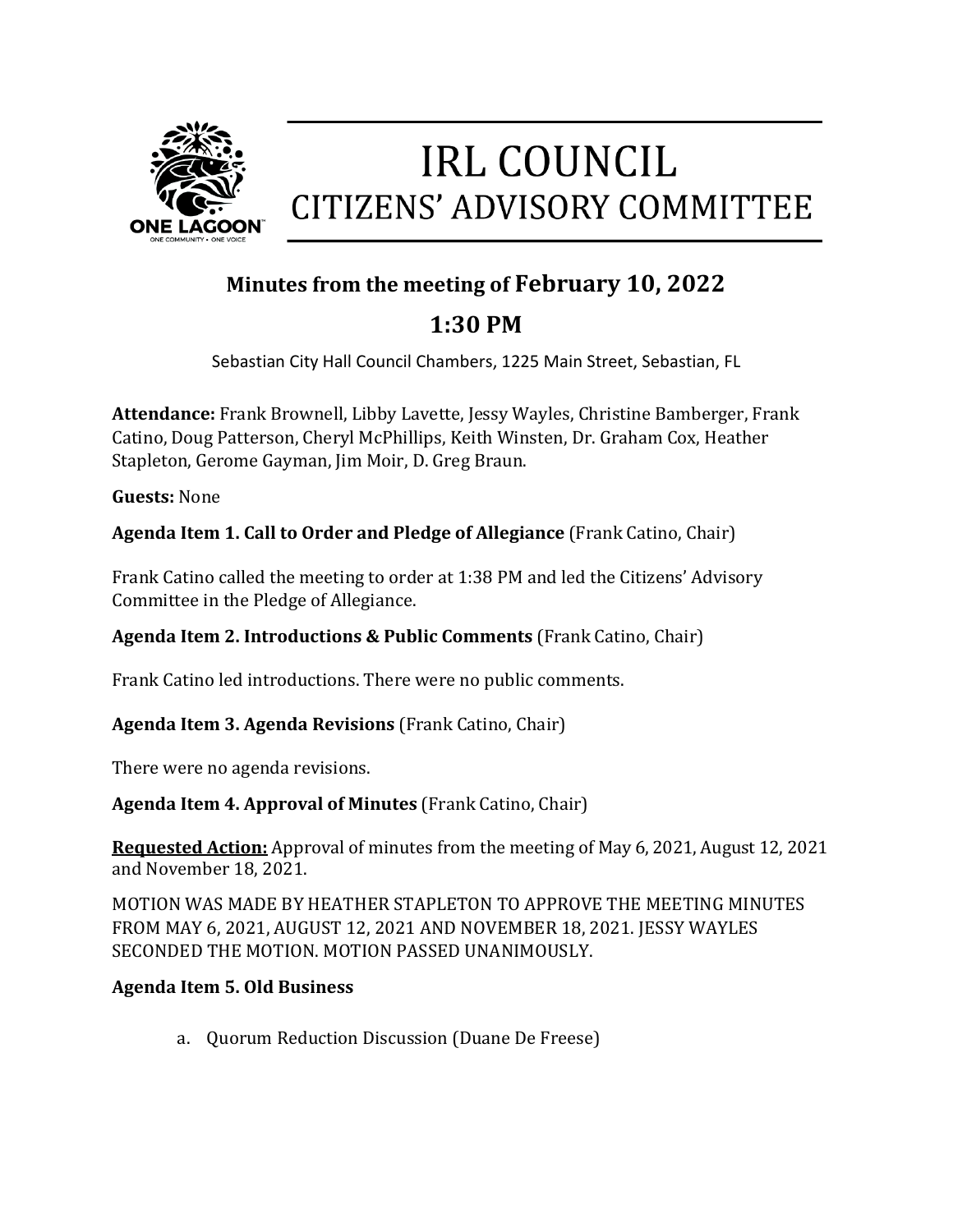**Requested Action**: Discussion and recommendation to the IRL Council Board of Directors regarding meeting quorum and potential by-law change.

Dr. De Freese led the discussion of potential adjustments to the quorum for the Citizens' Advisory Committee. The committee discussion included alternates, to follow-up with members who are consistently absent, and the three-strike rule. The committee also appreciated the two week out email to confirm who indeed was attending, which the IRLNEP will continue. Dr. De Freese discussed how he would speak to the IRLNEP Board of Directors to change the policy to three unexcused absences, and you may be replaced by the appointed commissioner.

#### **Agenda Item 6. New Business**

a. Election of Chair and Vice Chair (Duane De Freese)

Dr. De Freese reviewed the election of officers. The Citizens' Advisory Committee would like to see Frank Catino and Jessy Wayles to continue in leadership roles as Chair and Vice Chair.

**Requested Action:** Elect Chair and Vice Chair to serve on the Citizens' Advisory Committee in calendar year 2022.

MOTION WAS MADE BY KEITH WINSTEN TO ELECTION FRANK CATINO AS CHAIR AND JESSY WAYLES AS VICE CHAIR FOR THE 2022 CALENDAR YEAR. MOTION WAS SECONDED BY GEROME GAYMAN. MOTION PASSED UNANIMOUSLY.

b. Review and Accept Small Grants Application Packet (Daniel Kolodny)

Mr. Kolodny reviewed the small grants application packet

 **Requested Action:** Recommend that the IRL Council Board of Directors authorize staff to release FY 2022 Small Grants application.

c. Fiscal Year 2023 RFPs (Daniel Kolodny)

Mr. Kolodny discussed the fiscal year 2023 RFP's including the highest ranked projects in the categories of water quality restoration, habitat restoration, community-based habitat restoration, Science and Innovation and Market Research.

**Requested Action:** Motion to recommend that the IRL Council Board of Directors accept the IRLNEP Management Conference recommendations and approve the final ranked list of proposals; fund the top proposals contingent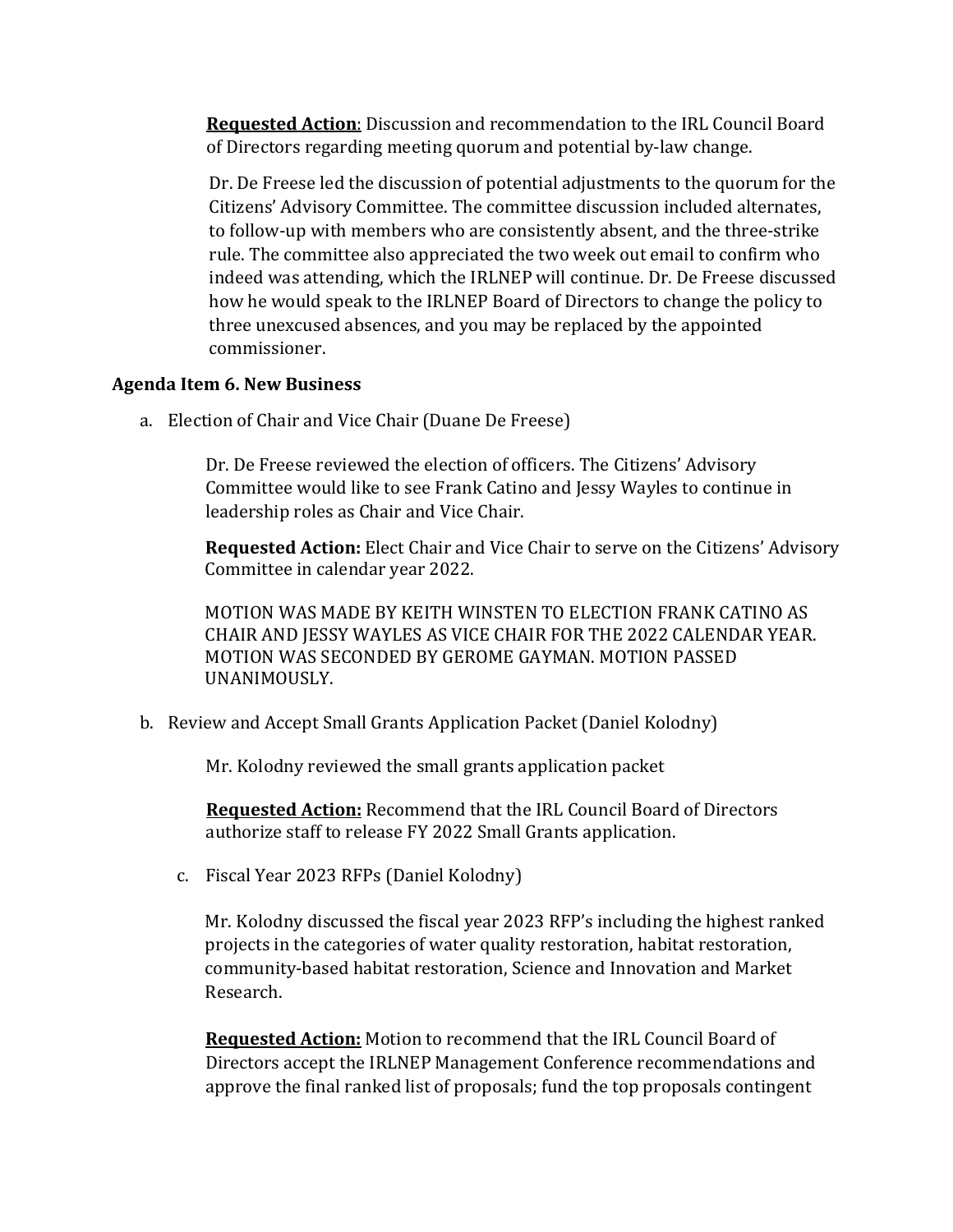and consistent with available funds and budgetary authority; and authorize staff to negotiate and enter into contracts with those applicants.

MOTION WAS MADE BY GEROME GAYMAN TO RECOMMEND THAT THE IRL COUNCIL BOARD OF DIRECTORS ACCEPT THE IRLNEP MANAGEMENT CONFERENCE RECOMMENDATIONS AND APPROVE THE FINAL RANKED LIST OF PROPOSALS; FUND THE TOP PROPOSALS CONTINGENT AND CONSISTENT WITH AVALIABLE FUNDS AND BUDGETARY AUTHORITY; AND AUTHROZE STAFF TO NEGOTIATE AND ENTER INTO CONTRACTS WIT THOSE APPLICANTS. MOTION WAS SECONDED BY D. GREG BRAUN. RECUSALS INCLUDED JESSY WAYLES AND KEITH WINSTEN. MOTION WAS PASSED UNANIMOUSLY EXCEPT FOR RECUSALS.

d. Fiscal Year EPA Workplan and IRLNEP Business Plan (Daniel Kolodny)

Mr. Kolody discussed the EPA Workplan and how the budget and projects from the category four (Science and Innovation) will be included in the workplan. The deadline is June 1<sup>st</sup> and the IRLNEP is looking to assemble this plan with the projects that were awarded. This workplan goes into the IRLNEP Business Plan.

 **Requested Action:** Recommend that the IRL Council Board of Directors authorize staff to finalize and submit the FY 2023 EPA Workplan and complete the IRLNEP Business Plan.

MOTION WAS MADE BY JIM MOIR TO RECOMMEND THAT THE IRL COUNCIL BOARD OF DIRECTORS AUTHORIZE STAFF TO FINALIZE AND SUBMIT THE FY 2023 EPA WORKPLAN AND COMPLETE THE IRLNEP BUSINESS PLAN. MOTION WAS SECONDED BY HEATHER STAPLETON. MOTION PASSED UNANIMOUSLY.

e. Planning for Congressional Infrastructure Investment and Jobs Law (Duane De Freese)

 Dr. De Freese summarized the Federal Infrastructure Investment and Jobs Law. The timeline could be a challenge as EPA would like these projects to hit the ground quickly. The IRLNEP has identified five projects, one in each county, that meet the definition. These projects will start this year by allocating \$500K to those five projects. This will be a budgeting change, but not a project change. The IRLNEP plans going into October 2022 with 1.3 million in projects.